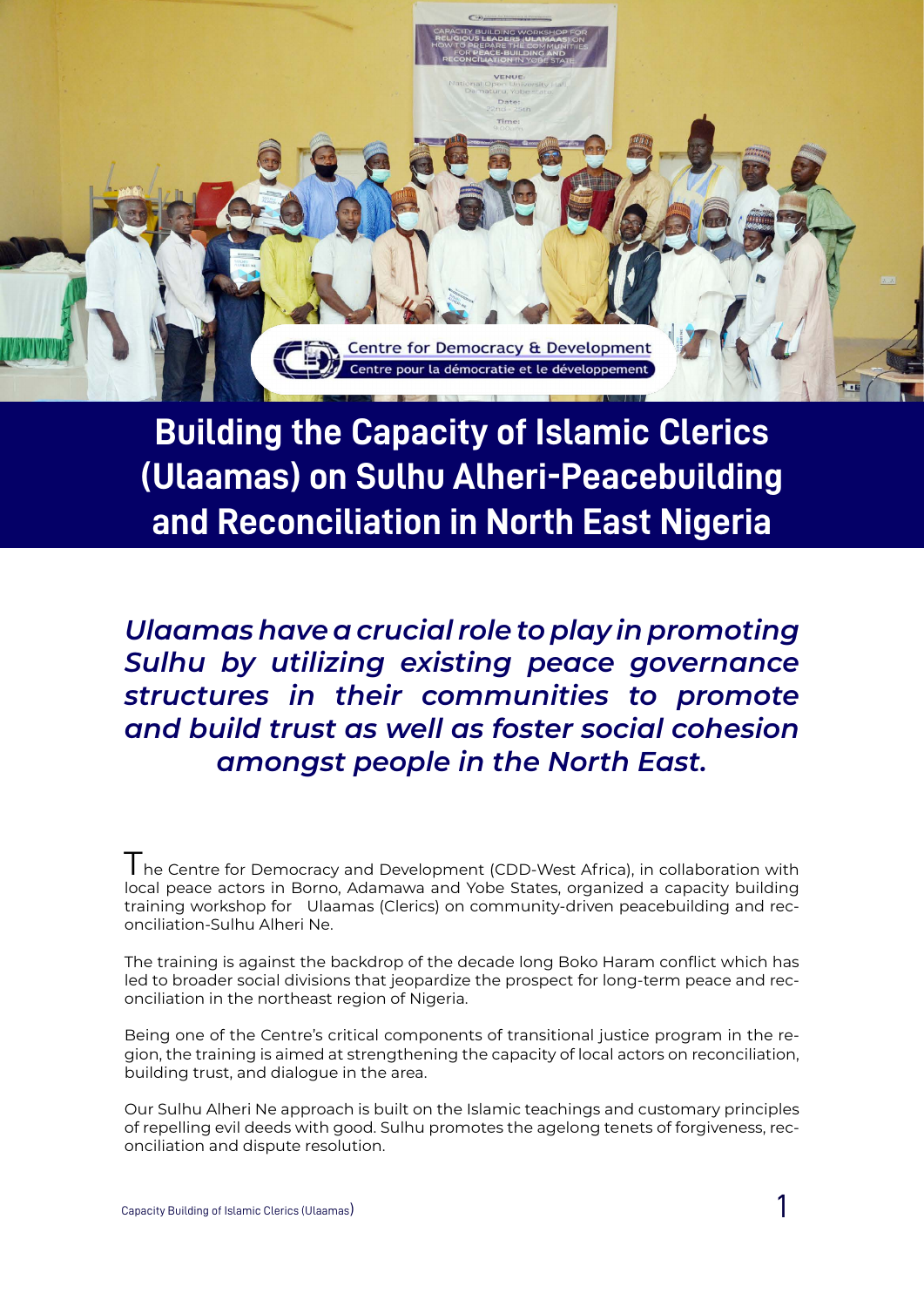

In the past two months, we have built the capacity of 220 local actors, including Imams and members of local Islamic organizations, on reconciliation and social coherence. The actors were drawn from 65 LGAs of the BAY states. The workshop will be followed by a step-down training of other actors in their respective communities.

The Ulamas are one of the trusted sources in today' northeast Nigeria and are responsible for conflict resolution on day to day basis in the communities where they operate. Our cohort of Ulamas are selected from the Friday mosques and IDP camps; we expect them to share the message of peace further and be champion of reconciliation, reintegration and justice.

One of the significant lessons learned from the workshop is that Ulaamas have a crucial role to play in promoting Sulhu by utilizing existing peace governance structures in their communities to promote and build trust as well as foster social cohesion amongst peo-

ple in the BAY States.

As part of our Sulhu Alheri Ne engagements, we are sensitizing communities on reconciliation, interfaith dialogue and reintegration to mitigate negative narratives and rebuild trust between former combatants, victims, and host communities. We also run a weekly radio program in Hausa and Kanuri on Peace FM.

Capacity Building of Islamic Clerics (Ulaamas)  $2$